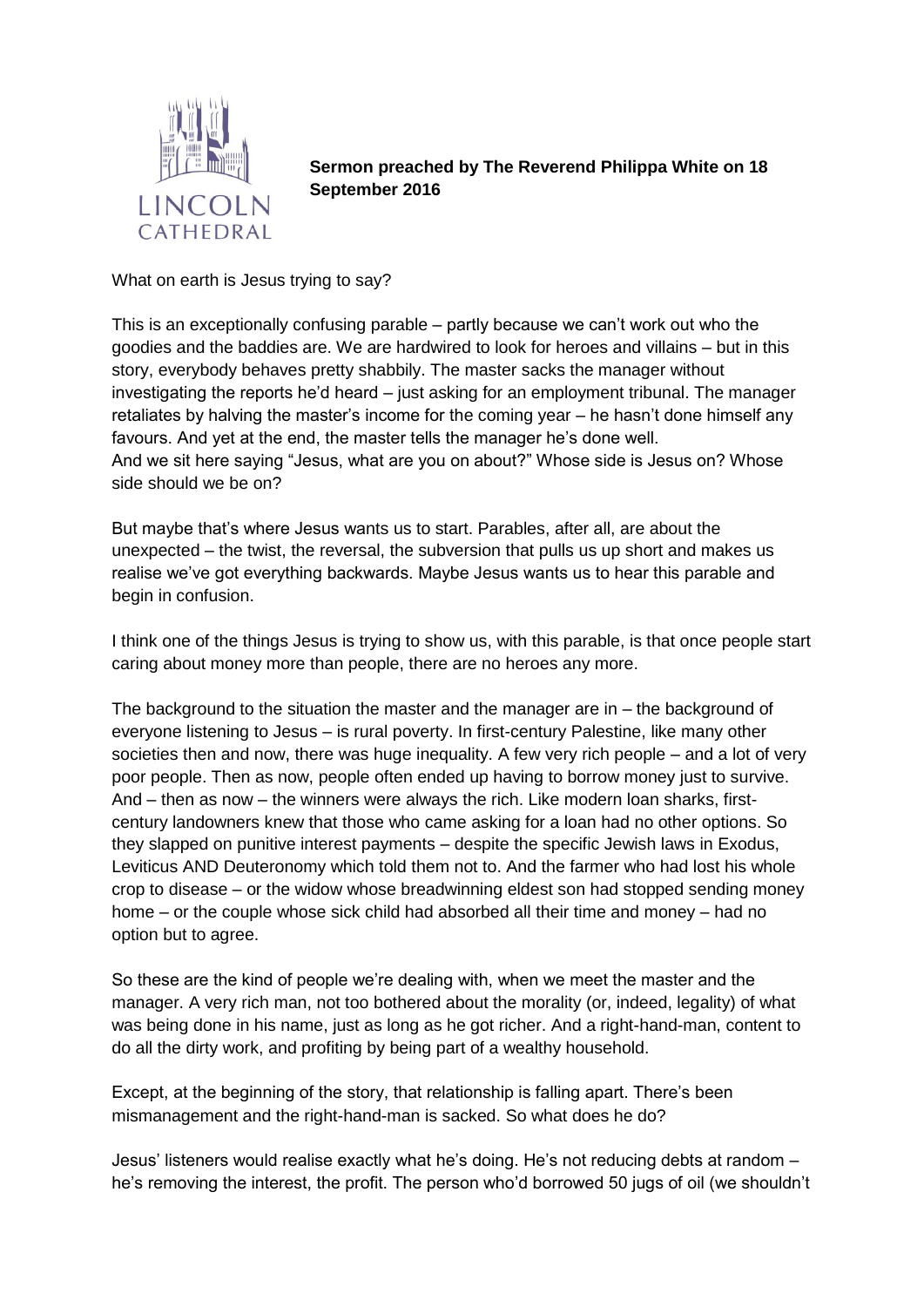be thinking of a litre bottle, but a 10 gallon jar) only has to pay back 50, not 100. The person who'd borrowed 80 bushels of wheat only has to pay back 80, not 100.

He's doing something very like what the prophet Amos calls on people to do: stopping the exploitative business practices that run counter to the laws God has given them.

Now, the manager's motivation is pretty murky and his action hasn't put anything right in wider society. The poor are still poor. They might only have to pay back 50 jugs of oil – but the chances are they still won't be able to do it.

Maybe that's another reason the parable is confusing. And maybe that's another point of subversion and reversal: we realise that, even though the manager's praised, his action is empty. It doesn't go far enough. It might just help a couple of people – but it doesn't do anything about the unjust, dishonest society he's living in. It doesn't change the way the world works – and the way the world he lived in works is dishonest. Just as the society Amos lived in was dishonest – a society where people ignored the needs of others and focused on their own desire to make money. In Amos's society, and in the manager's, justice has been forgotten. All anybody seems to care about is making money at any expense.

But justice, as we see again and again in Scripture, is a characteristic of God. Justice is about a social order in which people are not exploited, oppressed and deprived. A social order where money is not everything. A social order where concern for others is fundamental.

God's laws, in the Old Testament, are all about creating that social order: a society where the decisions people make about what to do with their money, their land and their time are constrained by concerns about God and about other members of society. Laws like using fair weights; not imposing interest; leaving the bits of wheat at the edges of the field to be picked up by those who can't afford to buy bread; taking the Sabbath for rest and allowing your employees to do the same. Those are the laws which Amos sees broken in his society – and they were also being broken in Jesus' society.

Are they being kept in ours?

Jesus' parable, and the comments with which he finishes, tell us that what we do with our money – our property – our influence in society matter. They matter to us, they matter to God and they matter because everything we do either agrees with or protests against the society we're living in.

And our society, just as much as Amos's and Jesus', is unjust. It doesn't reflect the justice of God. It is, as Jesus puts it, a society of "dishonest wealth." Unfair contracts. Wages too low to live on. Tax dodging by the powerful. Starving people prosecuted for taking food from dustbins.

And as Jesus holds up a mirror to our society, he tells us that doing nothing isn't an option. Doing nothing puts us on the side of dishonest wealth, unjust social structures. Doing nothing makes us complicit.

Instead, we are called to live justly within an unjust society. To repent, perhaps as the manager did – and to act, as he did. But also to witness to God's laws; to use our money, our property, our vote in a way that honours justice. So that our lives of justice are beacons